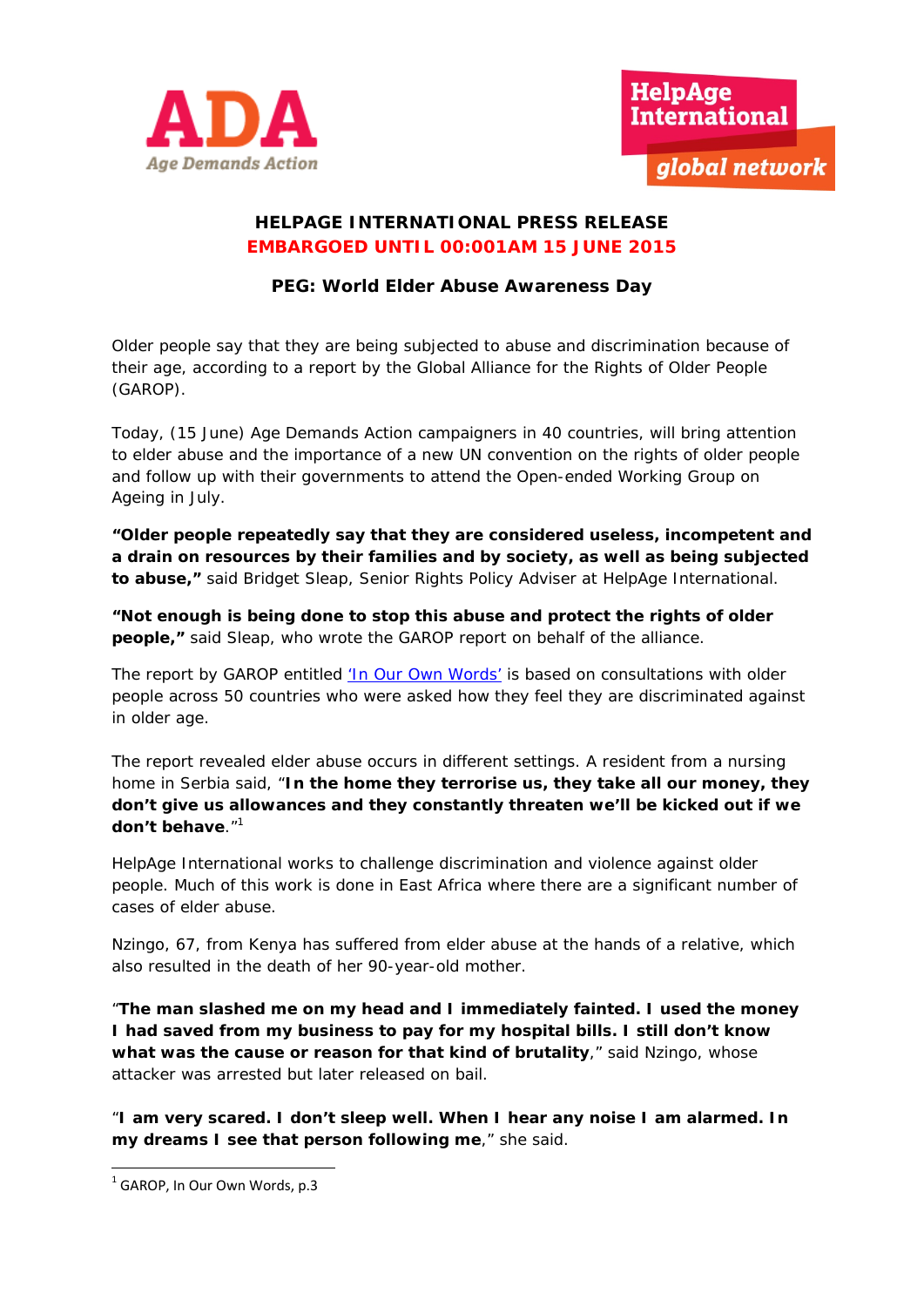Despite these kinds of cases, older people's right to be free from violence and abuse is not currently protected under international law. There is also inadequate research into elder abuse, which makes tackling the problem even more difficult.

**"The Global Status Report on Violence Prevention 2014 shows elder abuse is**  the least surveyed of the different types of violence in low-income countries<sup>2</sup>," said Sleap.

The report, by the World Health Organization and UN agencies, reveals that of the 133 countries surveyed, two thirds do not have adult protective services in place to support older people subjected to elder abuse<sup>3</sup> despite the growing global population of older people.

The number of older people vulnerable to elder abuse is predicted to rise with a growing global population of older people. Currently, there are more than 895 million people aged 60 and over, representing 12% of the global population. By 2030, this is projected to rise to 1.3 billion or  $16\%$ .<sup>4</sup>

## **"A UN convention would take us a step closer to ensuring human rights are for everyone, at every stage of our lives,"** said Sleap.

Follow the conversation on twitter with #WEAAD2015 or show your support by tweeting:

**This #WEAAD2015, @helpage and older campaigners everywhere are calling for an end to #elderabuse. Join us & RT! http://bit.ly/L0agUu**

- ENDS -

**Notes to Editors Box folder with materials for journalists**  https://helpage.box.com/s/cz4wx1lkh5348m712eztfwy5wbbijfgg

## **Available for Interview:**

Bridget Sleap, Senior Rights Policy Adviser at HelpAge International

## **Age Demands Action for Rights**

This year 40 countries will be taking part in the Age Demands Action for Rights campaign. As we get older our rights do not change, despite this, international human rights law does not currently address the specific human rights violations that people experience in old age.

## **Examples of activities on the day**

**Serbia**: 15,000 people will be attending their 'Third Age Fair' which will discuss the importance of putting older people's rights on the human rights agenda. **Bangladesh**: Traditional street theatre will be used to raise awareness around elder abuse issues.

<sup>&</sup>lt;sup>2</sup> Global Status Report on Violence Prevention 2014, p.23<br><sup>3</sup> Global Status Report p.41<br><sup>4</sup> UNDESA